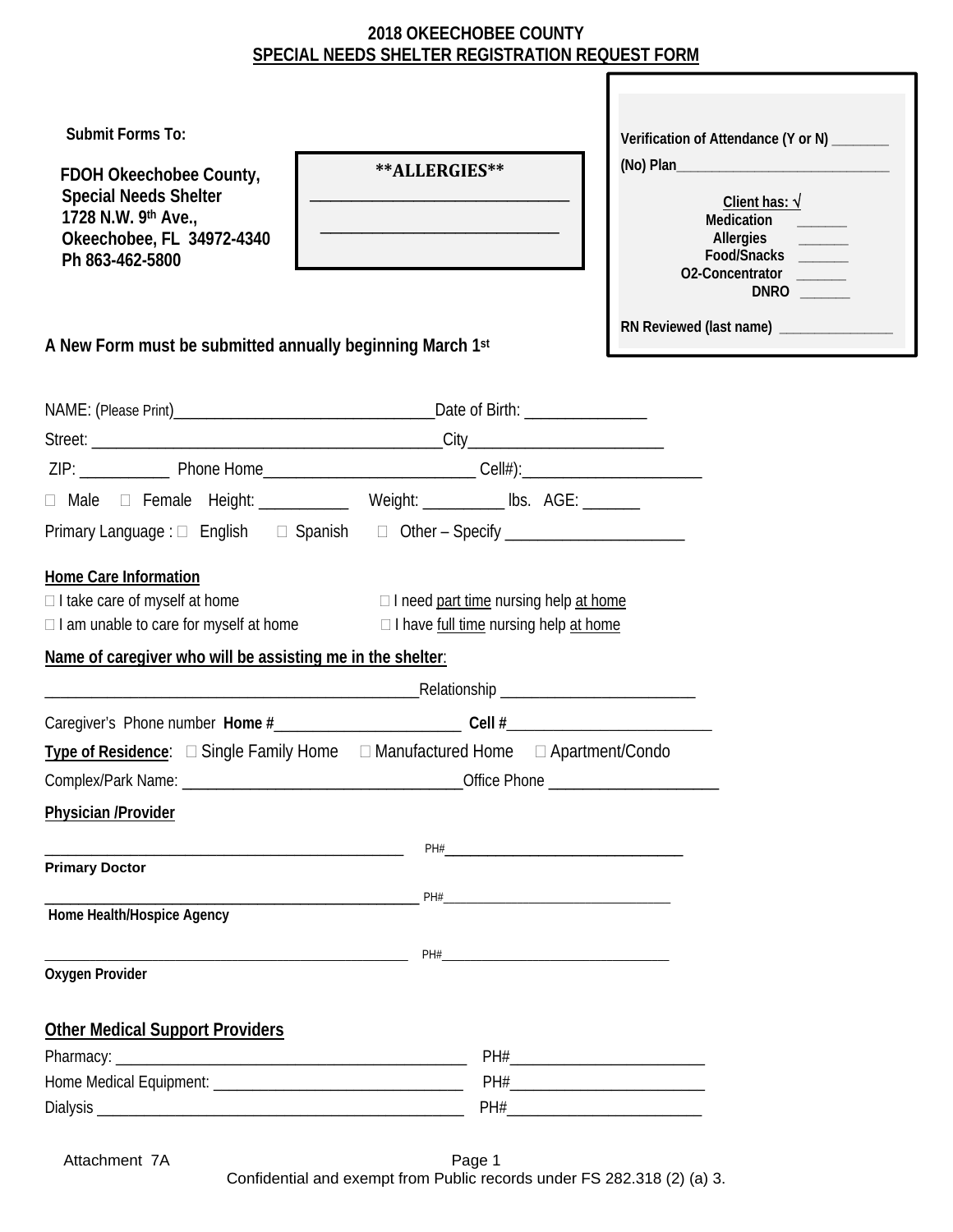### **Page 2 of 4 (CONTINUED ON BACK**

## SPECIAL/MEDICAL NEEDS – Please mark all that apply

| □ Wound care daily or more often Type of wound: ________________________________<br>$\Box$ Ostomy care assistance<br>$\Box$ Catheter care assistance<br>$\Box$ Suction equipment<br>$\Box$ Feeding Pump<br>$\Box$ Assistance from RN with medication or injections<br>□ Assistance from RN with insulin and checking blood sugar<br>$\Box$ RN to assist with IV's *** Include copy of order from Physician<br>$\Box$ Ventilator dependent (stable)<br>$\Box$ Medicines that require refrigeration<br>$\Box$ Medical electrical equipment required to maintain health status:<br><u>CPAP/BI-PAP</u> Nebulizer 10ther Merrell Divideo Daygen dependent: 1.1 24 hr. 1.1 Nighttime 1.1 PRN Liters per minute                                    |  |  |  |  |
|---------------------------------------------------------------------------------------------------------------------------------------------------------------------------------------------------------------------------------------------------------------------------------------------------------------------------------------------------------------------------------------------------------------------------------------------------------------------------------------------------------------------------------------------------------------------------------------------------------------------------------------------------------------------------------------------------------------------------------------------|--|--|--|--|
| <b>OTHER NEEDS</b> - Please mark all that apply<br>Please make sure to bring these items with you and make sure that your name is on them!<br>$\Box$ Cane $\Box$ Walker $\Box$ Wheel chair $\Box$ Electric wheel chair<br>$\Box$ Glasses<br>□ Hearing aide(s) ___ Right Ear ___ Left Ear ___ Both Ears                                                                                                                                                                                                                                                                                                                                                                                                                                      |  |  |  |  |
| <b>MEDICAL AND ADDITIONAL INFORMATION</b> - Please mark all that apply<br>$\Box$ Seizures<br>$\Box$ Diabetes<br>□ Cardiac please specify: ___ Congestive Heart Failure ___ Angina ___ High Blood Pressure ___ Stroke<br>$\Box$ Dialysis – If checked, please specify $\Box$ Hemodialysis $\Box$ Peritoneal<br>□ Alzheimer's /Dementia - If checked, please specify: Full time caregiver must be present at all times during sheltering.<br>□ Immune System Problems – If checked, please specify: _________________________<br>$\Box$ Bed bound $\Box$ Unable to transfer bed to chair<br>$\Box$ Unable to hold urine or bowel movements until bathroom is reached<br>$\Box$ Do Not Resuscitate Order (DNRO) (Bring original copy with you) |  |  |  |  |
| <b>TRANSPORTATION NEEDS</b><br>I (we) have our own transportation and will drive to the shelter<br>I (we) request transportation via van.<br>Ш<br>I (we) request transportation via van/wheelchair lift<br>$\Box$<br>I (we) request transportation via ambulance stretcher                                                                                                                                                                                                                                                                                                                                                                                                                                                                  |  |  |  |  |
| If you are requesting transportation, please answer the following questions:<br>If using a wheelchair, can you transfer to a van seat? $\Box$ Yes $\Box$ No<br>If a stretcher is needed, please explain why_<br><u> 1989 - Jan James James James James James James James James James James James James James James James James J</u>                                                                                                                                                                                                                                                                                                                                                                                                        |  |  |  |  |
| How many people going to shelter ________ Number to be picked up______                                                                                                                                                                                                                                                                                                                                                                                                                                                                                                                                                                                                                                                                      |  |  |  |  |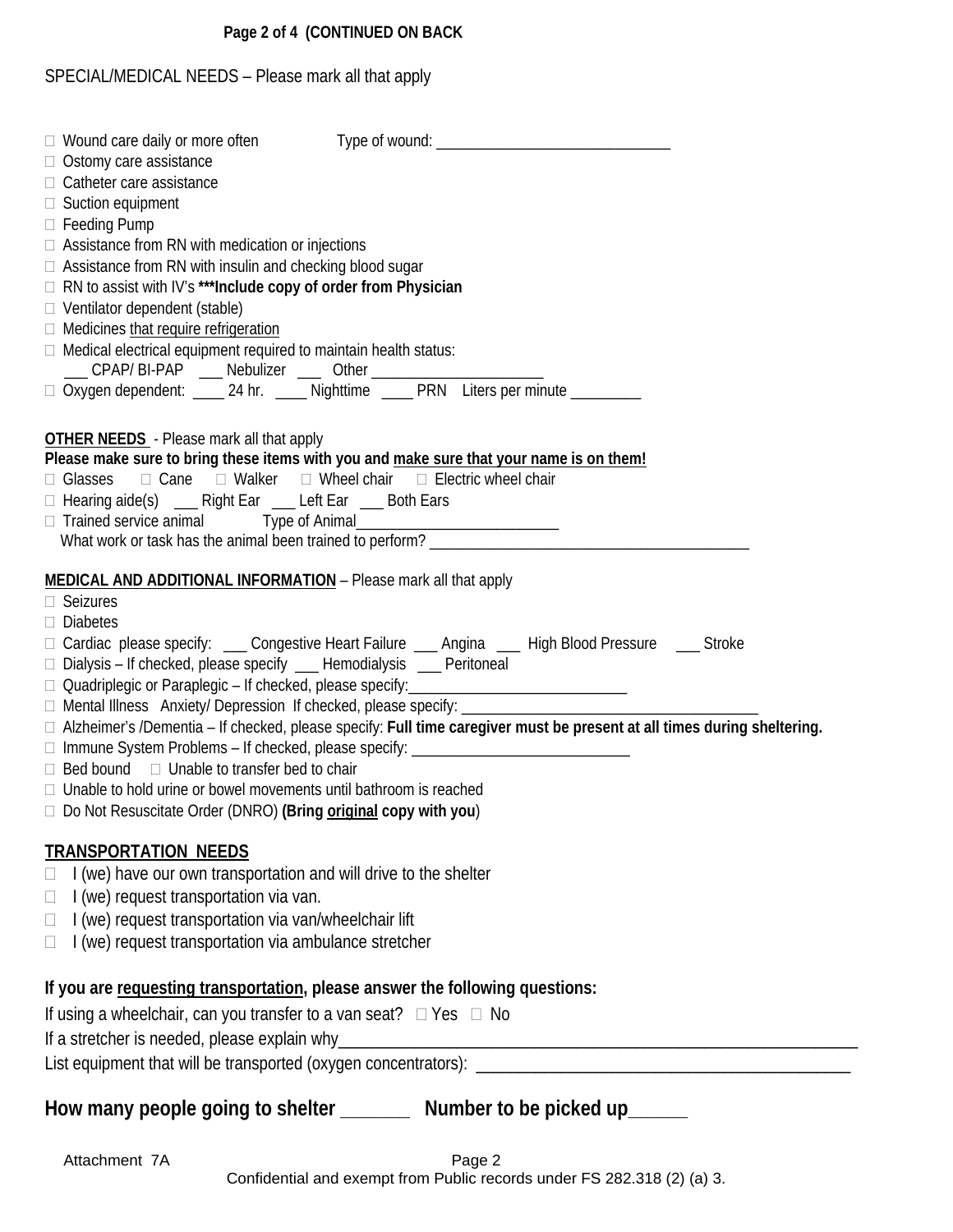#### **SIGNATURE**

**I grant permission to health care providers, transportation agencies, and others as necessary to provide care, and to disclose any information that is necessary to respond to my needs.** 

**\_\_\_\_\_\_\_\_\_\_\_\_\_\_\_\_\_\_\_\_\_\_\_\_\_\_\_\_\_\_\_\_\_\_\_\_\_\_\_\_\_\_\_\_\_\_\_\_\_\_\_\_\_\_\_\_\_\_\_\_\_\_\_\_\_\_\_\_\_\_\_\_\_\_\_\_\_\_\_\_\_\_\_\_** 

**I understand that this registration is voluntary and hereby request registration in the Special Needs Shelter.** 

| <b>Signature of Registrant or Guardian</b>                                                                                                                                                                                                                                                         | <b>Date</b>                                                                                                                                                                                                                                     |                                                 |  |  |  |
|----------------------------------------------------------------------------------------------------------------------------------------------------------------------------------------------------------------------------------------------------------------------------------------------------|-------------------------------------------------------------------------------------------------------------------------------------------------------------------------------------------------------------------------------------------------|-------------------------------------------------|--|--|--|
|                                                                                                                                                                                                                                                                                                    | ***THIS FORM MUST HAVE A SIGNATURE***                                                                                                                                                                                                           |                                                 |  |  |  |
|                                                                                                                                                                                                                                                                                                    | TO BE COMPLETED BY OKEECHOBEE<br><b>COUNTY HEALTH DEPARTMENT STAFF</b><br>□ Meets criteria for Special Needs Shelter<br>□ Nursing Home/Assisted Living Facility<br>□ Hospital<br>General Shelter<br>Signature: _________________ Date: ________ |                                                 |  |  |  |
| ** To be completed by Discharge Planner **                                                                                                                                                                                                                                                         |                                                                                                                                                                                                                                                 |                                                 |  |  |  |
| Discharge Planning: Plans If Client Cannot Return Home<br>Should your home sustain damage and you are not able to immediately return home, please list what your plans are and<br>who can be contacted that you can stay with. Please list their names and phone numbers (including cell numbers). |                                                                                                                                                                                                                                                 |                                                 |  |  |  |
| □ Returning Home                                                                                                                                                                                                                                                                                   | □ Returning to Another Family Member's Home                                                                                                                                                                                                     | □ Other (Friend, Hotel, Hospital, Nursing Home) |  |  |  |
|                                                                                                                                                                                                                                                                                                    |                                                                                                                                                                                                                                                 |                                                 |  |  |  |
|                                                                                                                                                                                                                                                                                                    |                                                                                                                                                                                                                                                 |                                                 |  |  |  |
|                                                                                                                                                                                                                                                                                                    |                                                                                                                                                                                                                                                 |                                                 |  |  |  |
|                                                                                                                                                                                                                                                                                                    |                                                                                                                                                                                                                                                 |                                                 |  |  |  |
| Discharge checklist: $\Box$ Electricity to area $\Box$ Road to Home Open $\Box$ Equipment and Personal Belongings Loaded                                                                                                                                                                           |                                                                                                                                                                                                                                                 |                                                 |  |  |  |
|                                                                                                                                                                                                                                                                                                    |                                                                                                                                                                                                                                                 |                                                 |  |  |  |
| Dischage Date                                                                                                                                                                                                                                                                                      | Time________________________Mode of Discharge___________________________________                                                                                                                                                                |                                                 |  |  |  |
|                                                                                                                                                                                                                                                                                                    |                                                                                                                                                                                                                                                 |                                                 |  |  |  |
|                                                                                                                                                                                                                                                                                                    |                                                                                                                                                                                                                                                 |                                                 |  |  |  |
|                                                                                                                                                                                                                                                                                                    |                                                                                                                                                                                                                                                 |                                                 |  |  |  |
|                                                                                                                                                                                                                                                                                                    |                                                                                                                                                                                                                                                 |                                                 |  |  |  |